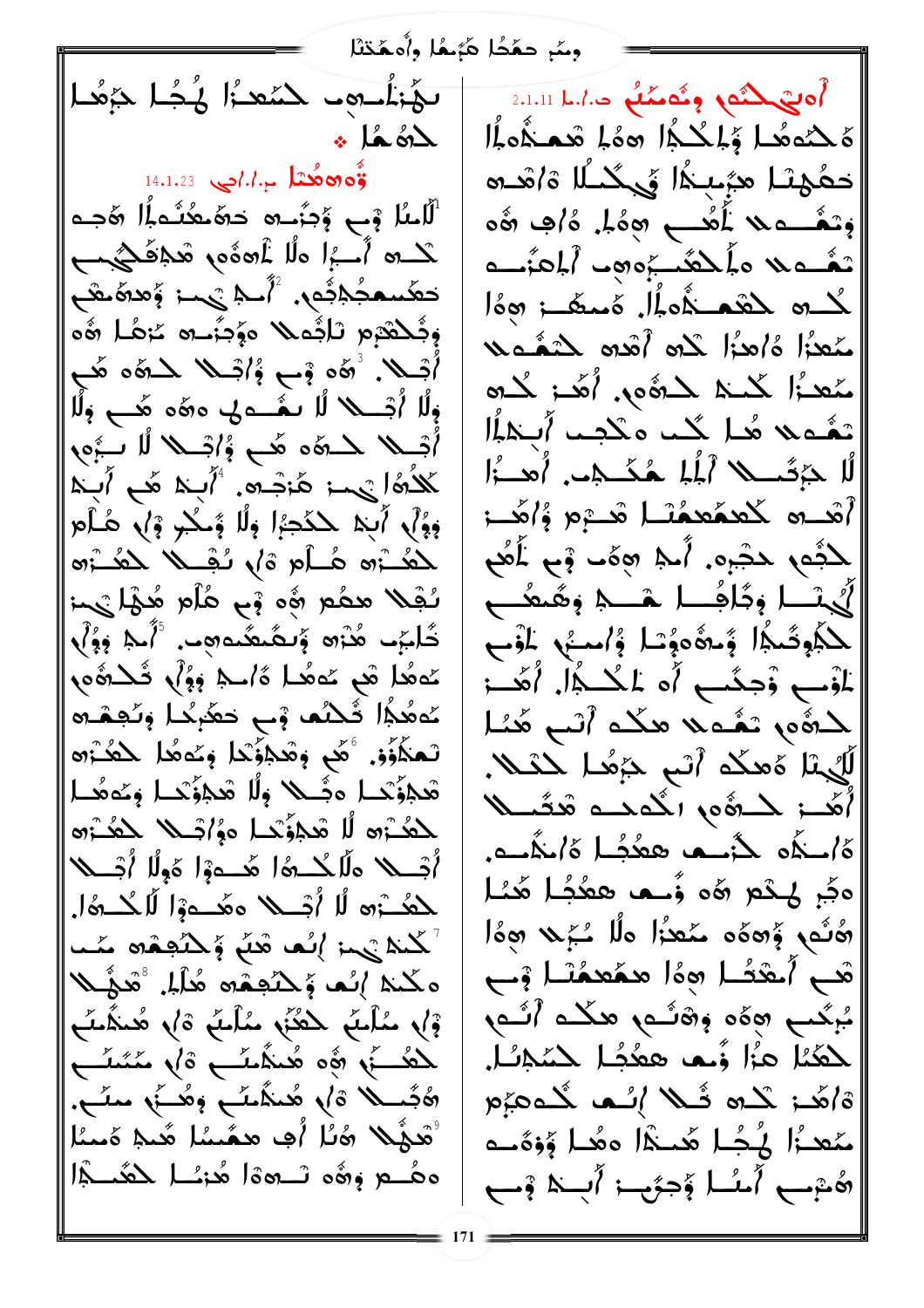ومَمْرٍ حَمَّحُل هَٰزُمِهُل وأُه هَٰذَنْل

وَلَا تَعَذَا مَعْدُا وَلَا مْتِرَمٍ وَمُتَطَلِّصَلاً خْمَه أَمِنُهِ,  $\widetilde{f}^{22}$ بَطْ وَّامِطْ خُبِرٍ هَمْعِنُدْمَاً حَلَّهِمُ بِنَ أَمَّدُوهُ مِنْ وَالَّذِينَ اللَّهُ الْمُسْتَدَاءُ ا صْـــْمَـٰبْ مِالَا فَهِ سَٰحِمْـــه حَضْرَم وَجَنَمٍ.  $\int_0^{23}$ مِمَّا يَهِمْ وَشَدَاعَكَمِي هُ/بْمِلا ٱلْمِمْسُدِ نَكْرُه تَعَهُّلاً وِكْمُ حَدَّمَعُنُمَا أَشَـــلاً هُــْتِم يَـــزِ وَلَا هِمَا ا هُم رَهُ مَعُنُواً مِيْهُما أَوْهِ ﴾ وميّ حمّجُل وممّحجُل ورّوهُما (أُوصّم وأه هُكِمُل) فَلَى . مْعِ فُةمْا وَحكْتْعْا هَوْنَى كَمَا أهلَمْ أَحْدُدْ الْمُدَارِّةُ ﴾ كُنُه أُل وهُن كَدهُه بِ هُرَــــــه هُرَـــــه هُــَـــه هُــَــه هــُـــه مَــُـــّــة وَالِ هُرُمِهِ هُزِيُّا وُوَصَّتِ كَيْلًا حَقَّةَهُمْ رُهِيَّهِ \* اهُد: لکه اهُد: لکه اهُد: لکه هُوصُل لحَصَّد أَكْمَٰا. كَمُوجشه هُعُو كَعُو كُهُلا أَبِهِ هُم أَحدُّدمهُ! ﴾ مِمْلَهُا. بِدَتْا هُمْ هُومُوهب هِكْتِسَا هُمْ حُمْوْهِ . كَثْنَوْا مِمَحْرَا حاُمِمَّتْنَا مَكْفُوهِبْ هَزُم أَهْيَ كُنُورٍ . وِؤُهِمًا وٖۡہٞٮڹ ٱلۡلَّکُــٰبِ ۚ ہٖہٗکَنُـٰا اُهَٰـۃٖ؞ وِهُــٰمِ فَعمُدا وِهَدِيْٓا ٰ اُعنُـٰه اْحِدُّـٰءمِدَّا ِ. مِمَّمَــهِ هُــاتِمَهُ مِــدَ مِمَّتَابِـهِ صَمَّمَــهِ هُ لِكُنْـــــــا ممُحَــــــــٓ;ا حاْهِ هُنْنَـــــا هُدشُه ها \* اكْنْسَا ٱلْمُكَّــٰب هِ هُكْسًا ٱهْــز. وُهرب يُت خَذِا رُهِنُم وهُا هُكْتَتت ٱلْمَالِ. حَكَمت حَملاً حَمَلًا هَدَهُ مَمَا حُمَلِهِ . ه يحتب المستقلة التي تحت المستقل التي تصريح التي تصريح التي تصريح التي تصريح التي تصريح التي تصريح ا

هَ كَمَسْمًا. "أَبْدَ فِي هُنُا وَلَى أَبَدَ لَّامْدَمِ أَه أَبْ أَبَدْ حَمْدًا هُأَلِي أَبَد لَّامْعَةِ فَكُمْ يَحِبَّ حَجَّمَتِهِ كَتَّقَوْمِ هِ ۭٛم ۘ ذُـم ۚ وَمَعْمَمُ ۚ إِنَّ أَمْـِرٍ ۖ وَجَدَّمَـ وَمَمَّــد )ِنُــا أُهَّــز هُـْ;نُــا وِـكُــد لْمُشَـدف ثُلا دَنُوبِ وكُـد نُـوْءٍا ثُـلا كَـمُـم. أَهْبَسِم شَكَّلاً إنْسَمَا هَنَّامٍ قَدْلِكُمْ ا مكْثِ تُجِمْع صُدْهِ لِأَكْرَهُ لِ هَتُملأ بِرُودٍ مَيْ كُمُي أَلَّا هُوْا وُوتِ حَدَّاءُ} وَأَوْهَٰكُمُ! لِّامْدُو لِّا لِمَصْحِرٍ. أَسْرَحِ النَّارِ مَعْدَّمَة مِنْ النَّارِ مِيْتًا اللَّهَ مِنْ النَّارِ مِيْتًا تَعْمَلا وَتَعْتَرِمْ وَمَعْضَبْ تَعْمِ لَكُمَلُوهِ كُنهُ أَلَّا لَّاسًا وَذُنَا كَكُلُّ مْتَرَمٍ وَلِمَحَالِ  $\overline{\mathcal{L}}$ ە ۋە كَكْسُمْ لِكَمْل  $\mathcal{L}$  وْم هَوْ َ لَا مُائِــهِ حَذَٰا مِحَـــه أَبَــٰه لَّامْدَمِ لَّا هِوَٰا حَسَّدَخًا هِدَهُ كَجِرٍ أَبْتِهِ لًا ـَلُوخْـــــــر حَعْلاَجْــــــمكمُبر ـكــــــوَّە وْهَدْيُكْـــدْوْهِ هُـــــدِ هِـمُّـنْـــا. "هْلًا أَلِيُ بَهِ لِمُجِمَّهِ. ٱلْعَلَّقُواْهِ يَهِ مَ وَإِلاَّكُ هَا لَا هِهْا مَعْلَمِي اللَّهُ مَعْمَدَ الْمَلَّا تُالَّـمِلَّا هَـعَـُـْهُــا مِـمَّـبُومِلَّا حَزْمِمُــا وِهُومِ هُــا. فَتَمَـــو وَجِهُ كَنَـــو يَهِـــز هِمَعْتِ مِهْ كَهِمْشَا هُجًا: لَا كُلُّ هُا ەَھېْم حَسُسُمًا حَصْاً. <sup>19</sup>ھُـ*ھُـ*ا خُـكِ<mark>ّذِ</mark> هڭھُا نْزْهَلْ هِجُلُو خْسْنُا مَبْرٍ وِمَبْرٍ. <sup>00</sup>هلًا هَجُم هُلجَه حَدًا تمرَّا حجَّةِا وَكِلْمُ الْمُحْشَرْمِ يَهْدَ وَجْلَ وَهِ ٱلْلَّ تُمـــم ۞ه حجَّرْتُمُــا وَجِدُّهِكَـــدًا أُبْحِلا. <sup>21</sup> هُقُم: ﴿ وَلَا تَائُمِيا ۖ تَعْزُا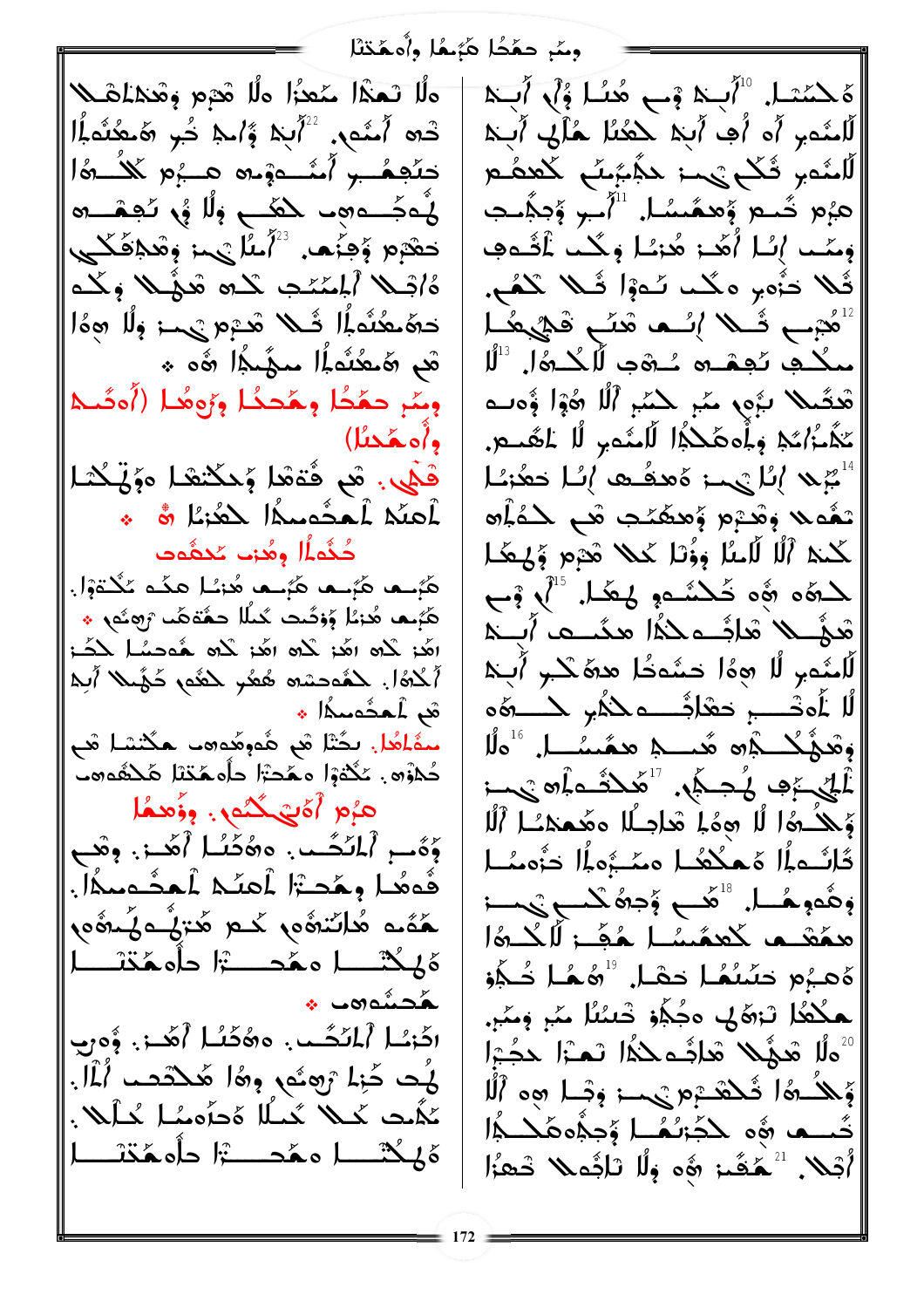ومَّم حمَّحًا هَ<sub>َن</sub>ْمًا وأُهمَّتَنَا

تَعَلَّـٰٰٓكُلَّاهِ ۚ وَكُـٰٓ; أَنَّـَفْتَ وَّدَّةُ مَنْقُدُونَ مُنْظَ هَدُا. وِمْبِ فُ9ْ0 كُنْـةَوْا لْمَنْكُلْمْ أَهْدُه مِدًا لَكْتُنَا أَمُّوتُهُ ﴾ إِسْتَمَالِ حَمَّلًا. كُمْ هُزْمًا هُزْمَعٌ مُعطُّل كَعبَسَه هُمزِهَا حَملاً وهُا. فُزْهِكُمْ وَشَيْلًا مِلْكَفَنَهُ وَهُ مَالِيَهِ وَالْمَسْتَدَارُوهُ مِنْ كَعْدَهِ . مِدَأَهُ هِ دَتْهَا وَٱلْمَا هُوَصَّت كْسُلًا. هُ هَهُكُمْ هُوْسُل دُلْتَرْسُوْهِ، كَ مَعْمِدِ هِ مَنْ الْأُوجْدِهِ . وكَشْحِدِ هِ مَوْهِ حفُلًا ولْمحْدمحُا. أُوهَدْنَا حَزَوهُا تَكْتَلَ أَوْهَدَنَا كَدَرْو وَوَوَّبِ وْلَمَلْ لِمُقُومُهُمْ \*  $, \circ$ . الملي ه ىفّعو ثتقا وككّتوْا ممّحـــٰٓا ـمقَـّٰـا هْكِـكُـسٌـمِ هُـمِ وْهَـلْهِ. هُـتَوْصًا وَيُـمُـلْ. ۇھنّۈفَى أەھّىئا. دْتِصْا مىڭا. لْلُّەفِكْلُ وَحَنَّ وَوَوَّىمَ مِلَّى مَعْزَاتِيْلَا مُ  $\int_{\mathbb{A}}^{\infty}$ أُه هَٰديُا أُه هَٰديُا. يُحْجِمِ ۞ تَكُلُّه يُهِ ݣْحِبْرُه وِوَوْسِرٍ. أُوهَكْنَا ݣَعْلَاجُنَا وَجَدَنُكِ بِنَ الْمُحَسَّمَتِيهِ أَوْ كُنْ مَنْـا. كُـرِ لَمُوَمِّـدُا أَحدْـا حَائـا. أهككل لمكلته ومعاناته لَمْعَنَّـــــْ إِلَّا هُوْشُمْ فَــــــــا بِ وَحْـــــــوهِ وَهُو هڭەب. سُبِئائە ھۇم ئىندە ئتىما همْــةم. ەڭــــــر مُحــــرّا أەمكىـــا. دَوْهُا هِمَدْمِ وَلَادَةُ هُدًا هِدَمَ \* المْمَانْصِرْ لِمِثْمٍ . بِلْقَرِيَةً كَزِلمْ رُوهِتُم، بِحَثَمَلًا. حَمَّكَتِ وَاكْرْتُلْ.

هَكْتُفُوهِ \* مِنْ فُوتَكُمُ وقَدْأَهَا وَجُمَّ أَهْتِيكُمْ (حَرْفُا 00) حقبنا والمحكوما وأستق وهُزْسًا. حَكْفُ حَصَّسًا مِحْمَصْنَا كَعْبُوهُا \* أُه هَٰديُا ۖ كَحَزْوه ۚ وَوُهُٮبِ ۖ مَحَادِماً وَهِ هِ هُه وُالْمَا كُعِنْدِ وِهُنْدًا. أُهْمَدْنَا ا حُمْدُوهَا \* ||حمْزِسُلْ وْاهْتِ كُسُورٍ وِرْهِزُا أُه هَٰدُـُــا دَ:ُــــو وَّه وُٱلْمَا كَـعقــــوه وهُٰۂِئلُ: هُحَّۂُدلُّ هِٮ هُكِحُماً الْمُلْمَـٰلِ أَوْ أَشُمِهِ ۚ وَمَّسٍ ۚ أَو هَٰكِنَا ۖ خَعِبَوْهِ ۚ وَ هجَّزداً وه وَه وَالْمَا جُمْعَوه وهُزئل. هَٰىلًا خَمِعَيْـًا وَلَمِدُّوْسِمًّا جَزْوَهُـلَ. أأه هُدبُل حُمْدُوهَا \* |حِمْنُنُا وْاهْنَ كُنُو، وهُووُدًا أُهِ هَٰٓدَٰٮُـًا. حَنُـــوٍ وَهُه وُٱلْمَا خُـعقَـــده إوهُزئل هُكْمًا وُحِعَزُاتِكَ \* ||حمْ;عُاْ وِحُموُّرٖ هَٰذَهَا | أُهمَّدَنُـا كُحِنْتُ وِوَّةَ بِ حَزْمَ وَقُوَّهِ وُالْمَالْكُمْعْنَــْدَهُ وِهُبْئَــْلَ. أُهْمَّدْنُــْلْ | حَمْدُوهُا ﴾ كَكُوْ أَوَّتِيَكُمُو، حِمُّلًا، هُوصُمُّا هَــاللا عَمْنُــا حَــ: هَلاَهُــا مُـــُلا لمُعْرَضَك مِكْدُهِبٍ. ةَجَرَّدَمُنَا وِهُكُمَّا كْمِلا 30\$ حكّْوْكُل وأُهوَّهكُمْ و. قتقال هَدُم، تَتَبَدَّا هَزْمِ يُمَكِّهِ. مَعَجَبَّا هدُه كَلَّه أُه هُدْلُا جَزْهِ هُلْ هَدْهَدُ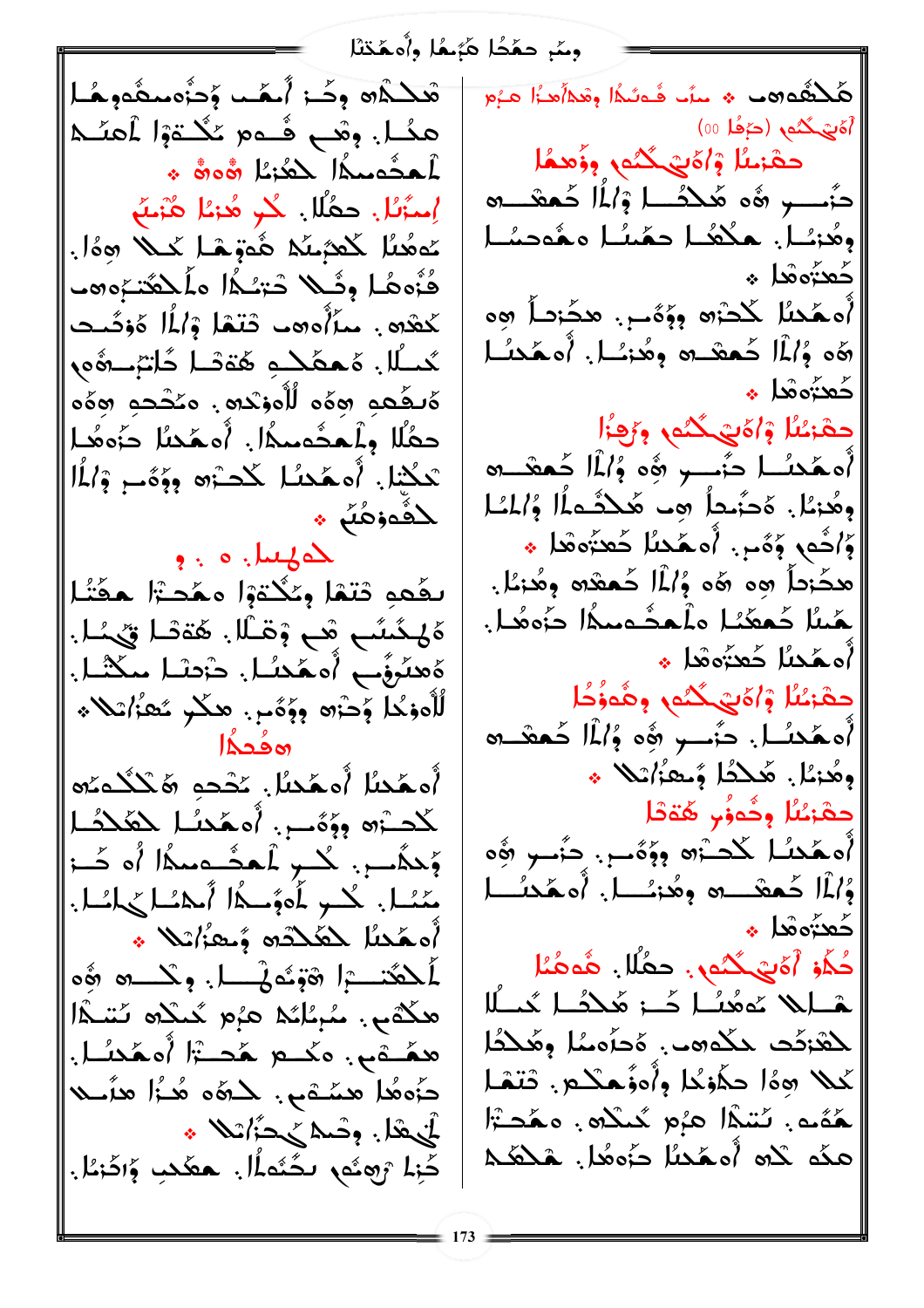ومّم حمّحُا هَبْمُا وأُهمّتِنَا

مَمْلِ وِكَعَمْدِ مَدْهُ دُهِ ﴾ وَثَىت كَتَلَّا تَبُّوتُنَا وَهْلُوهِ ٱمكُنَّ وَجُهْ أَمَّلُنَا أَمَضَ لَمَحْدُه . رَهِنُـم صَـذَا مكْبِلًا هُدوِمُا حقْهِكُ مَمْمًا وِحْد  $\star$  Aojol $\hat{l}$ ەڭىــلا ھَىمْــل ھەّــم كَارْئــەتْ10 . متزكم ترجئه مكرما سباط حفهكه مَمْلَل وَكَعْعْقَلَ مِمَّه دَهِ ﴾ هدُلا خُلقهُدتا لِهُدُوه هزَهروهُا دئَــممّــمْ هُـمـــتْزا وِهُــحْكُـــره ــمّحـــزّا. حڤھِكُلُه مَمْحُـنْه هگـباُّا حُـنْه اجُـكَ حڤئيكله كمُمُل وكَعَنْقُل مِمَّه دْرُه ﴾ فُءمُده مُدوُل ومُكحلِّ ٥٥ وِحُكْمًا ەڭدە ھُكُد ھُىعُل وِلْمُعَقَّدەت. اهَڪِ هُو مِسْزَحُکُ مُڪِ اُلِ مُبِئِّلِ لِ حقهكه مئنا وكقفا مئه ده . لِكْنَسْلًا وُوْتَسِتْ كَتَنْسَلُّهَ الْمَعْمَصَالِ. هُوَهُدْهُقُلْ حَثَّمَهُمْ يُحَجِّلُ. هَدُمْ ەَعمَٰلِكُە ەَلِكَبِلَا مِكَ حِقْمِكُلُو مَمْلَا وِكَعْعْقَا مِمَّه دُه ﴾ لمدهُ و الله عليه عليه عليه وتُھڪُـــةِ . مَديَّـــلا ھئڤــة وكْــــق أُحِزُهُم. حَكَيْبُ أَوْسِعَكُمْ مِكْتُمْ لَلْ هُحكُــدْ. هُ؎هُ صَهُحهُــة هكحــرُة ۇچەل پ أَلَمَّا وِتَحْسَّــر مِنْكَـــولَّا حَكَكَـــدًا. أهلَّاصَمُكُمْ وَحَصَّاؤًا هِزَيْمَاً. كَعَبَّاهَ حڤۿػ۞ ەٚڂػٛۥٜڵٳۄڿڋ؞ػڂػٛۄ

وَحِيْحَكَبِ وَْمَسْفُومِهُا. كَلْتَمَاَّصَد هُنئا. هُا هُكْتُدبِ ٱلْمَا وُونِ. أَهْدَ هُٰذِيُّا ثُمِ يُمُّدِ كَلاَ يُمِلًّا وِهْمٍ إِنْهُـٰا هُامِلاً ﴾ لِأَدْسُلَ. وُدِدَأَا هُرِهُدَاًا هُبِ وْبِ أَهمُنبِ كَتَلَا هُـوَّا وُّهْدَا وأَوزُهكم و وَسِلَم و حَدَّ لَكُوهُ تَعِيْدُهُمْ وَالْمُرْيَحُونَ وَوَصَّتِ كَتَبَعَّلُ تَحَيَّلُنَّا مَّدِيُّ لِمَدْ الْمُؤْمِنْ مِنْ مِنْ الْمَلْكُمُونَ وَالْمَلْكُمُونَ وَالْمَلْكُمُونَ وَالْمَلْكُمُ هُقُوهُـــوهــــ فِي ــوُوا وَيَحَتْــا بِ وَالْمَــا كَمْؤْهِ فِي وَالْمَعْصَدَانِ كَالْمَحْسَلَ حَفَّةَكُبِ ٱلْمُأَلِّ هَـمُّحَسَّبٍ هُـْمِوَهُـٰدَهِت كِّرِ أُهزَّى أَوْهَدْنَا جَزْوَهُا وَكُوهِمَا أُهِ هَٰدُلُمْ لَاحِنَّوْهِ ۚ وَوُهُ ۖ فِي ذَرَ ۖ وَٱلْمَا هُحكَسب وِتَسَالَمَا خَمِعْسَا مِمَّحِسًا وِمُكُوْوُهِ . هُنْزَا ثَمَلاً هُوصِمًا لَحْدٍ \* وْدَوْلُمْ وِلُوْلُمِسْمِ مِين مِي (حَصَّيْلًا). |كَلِيْكِم مِّلًا)<br>|كَل<sup>ه</sup>ُا فَكُلُّ 1هُ أَدَّاهُ مَكْم ومْحَكَّة 30] كَاذُلُ وَوْتَعَلَّا. هُ إِسْهِ حَسَّرًا وَإِسْمَا هِوَا لِمَكْتَوْا دَهِ كَلَّهُ هُـزَى كَلَّم  $\frac{1}{2}$ حَفَّقَهْ إِنَّكُمْ هُوَقْبُلَا رَفَّ زِهِ كَلَّهُ . كَعُل كُنهُا وقَدَوَهُنَّه هِئَا. كَبِلًا مكهفتا بكرهه لحكم بالنفل أَسْئَلَ وِكَتّْنَقَا سَمَّه ذَهِ ﴾ هُو لْمُوَهْدَهِ أَا مِيزَاْلِ مِيزَا هُ لَهُ مِنْ الْمَحْمَلِ أُهزَّ هكْلِ مِ وَقَسْسَهِ وَهُنْهُ - هَنُسَلِ هَا . أَهْكَسِفَهِ هُبَ كَبِيًّا سُبِيًّا حَقَّهِكُلُّهِ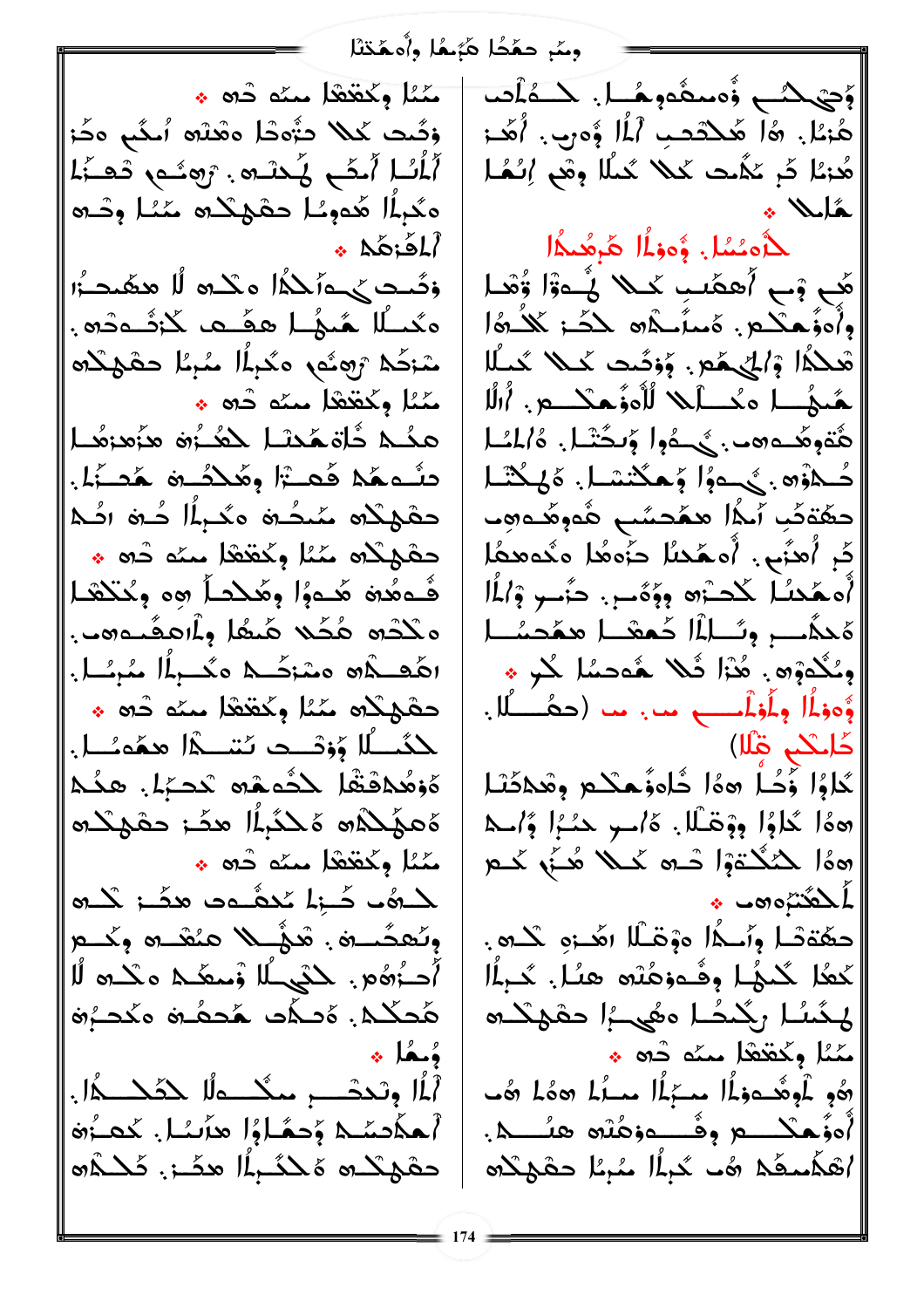ومَّم حمَّحًا هَبَّمًا وأُهمَّتَنَا

أَهِمُدَنَا جَزُهِ هَا. أَهِمُدَنَا كَجِبْرَهِ وِوَوَّمَنِ حَنُوبٍ وَٱلْمَالَّ هُمَعْدُو وَهُزْمًا \* للأوسُل وهُووُهُا هُــَـنُ ٱلمُؤَمِّعِدِكْـبٍ. هُـــنُ مُـــهِ ه ؤْسْعَدْكُمْ ، هُنَّىٰ جَنَّمْ ۚ هُؤُسْعَدَكُمْ ﴾ غَمُع لَاهُوْهِ ۖ هُنْهَا وِرُوهُ ﴾. حَكْثَةَوْا لمِحْتَمُ هُدَدًا. وهُدْبِ هُـووهُ\$ كُـ; وَّەُسرِ. دَّسر وْالْمَا كُعفْ و مُنْكل هِ وَالْكَبِمَا صَوَّىِسًا سَمِعُو وَٱلْمَحْسَمَ هُب وِجَٰ; أَحصَّب. وِقَبِي قَـٰومِ مَكْتَوْا وهُدْرًا ، إِمْكُمْ أُحِدُوسِهُا كَعُزْجُا لَّاكُدُهُ! هُوجِسًا جَوْوهُما هَكْكُبِرْلَا! ؤُهِ مِنُمُوا هَ لِهُ مَوْمٍ الْمَلَمِلا اللَّهُ عَنْهُ لَكُمْ الْمِنْ الْمِنْ لْحَكّْتُوا مِعْنُا وَّمِعْدَا هِ هَ كَكُمْرُهِ ﴾ مْدَامُرا. حمُلًا. بِنُوحُا كَنْݣُوْل كَبِلًا أَدْوُبِ لِكُمْ كَلاُّهُ أَوْلِلْلِّسِلَّفِ. ەَھسَەْمَ مُكْبُرْمَسِي شَمْسٍ فُسْسِمْكَيْبَ. ۇلمكسىپ كمگىقىسە . ەقىسەھب لْأُوزْنِيهِ تَـْمُكْبُ هُوْصِبًا. هُعَمُـب هُووهُـــووب كَــرِ ٱهـــزَلمِـرِ. أُوهَكْنُــل جَوْهِكِ). أُوهَكِئُما كُحِبْرُهِ وَوَوَّصَبِ. دَّىبِ وَالمُّا حُمْعُده وِهُذِمَّا \* ومئر حمَّحُل هُرُهُل وأوهَّدْنَال قَمِّي. قُلا تَعْعُلْ لِمَكْسَبِ لِكَعْبَيْلِ. ثَلاهُٯ حتُنًا هلًا وُبِمُحِنَّـهِ لِمَعْنَـٰلِ أَكْدُا شَهَّلًا وَكَدُوْا حَالَ كَثَكَرْهُم تَتَهُكُمُهِ . فَكَعْتَرِهِ مُعَهُّكٌ أَمكُنَّهِ . شحعد*اً او او او په* 

 $\frac{1}{2}$   $\frac{1}{2}$   $\frac{1}{2}$   $\frac{1}{2}$   $\frac{1}{2}$   $\frac{1}{2}$   $\frac{1}{2}$   $\frac{1}{2}$   $\frac{1}{2}$   $\frac{1}{2}$   $\frac{1}{2}$ هدُ الْمَعْمَدُ الْمُعْسَدِ هَنَدَ . هْجِعُمْ حَكَفُ كَحِلا حُقْقَا هُزُا. هُ/فَت لَموْكُل وهُمطُل هُرِهَكِ. هَكْكُمْ أَهْمَٰٓئِكُمْ اللَّهِ وَلَهُمْ ﴾ ەْئ ئاستىشىزلە ھەھىسكال ۋىيغىك هَٰلَوُا أَف قَنْمَعُهُ لِكُمْ. هَذَا لَكُمْ گراُا هُعكُده هكَككُنه. حقهگده مَنْا وَصْدِهِ مِنْدِ كُلْهَا \* لِمُحْتَا لمِنْسُم هُةشا ەھُنْسى. ەَرەشەر لْهَاهُما كَمِلاً أَحَرْسُهِ . فُقَاسًا كَتَنَهْمَا حكْدِهِ حُسِعُعُلْ. بِدُنُون وَوَلَمَّا حُبْلًا أأؤجعًا \* دَّمَرٌ وه همَّسُل وكَعَرُهَ كَرُوشَى. فَسِعَةِ مِنْ الْمُهْكُمْ مُدْمِنَهُمْ لَلْرِيدَ مُكْسَنَةٍ لِكُبِلًا حُزِا أَوْهُمْا. حقْهِكُدُ مِّمْا ودٌه  $\lambda$ فَزهَد \* وَّومُاْ وَلِمَكُمْ حَمَّلًا. هُوصُّلَ كَنْقَوْل |هُءكُــا كَتُكْــةوْا وُهـــةه وتَســأهر كعمَسْن لِ دَـــ مُــــــــــــ ( ١٤٥ لْأُدَوِّهِكُمْ. دَوْثَىت كَمْلاً كَمِلًا هَامِلًا همَّكْسًا وَٱلۡكَـٰا وَهُكَبِ كَتَّـٰقَوۡا هُوَوَهُـــووى في الْمَحْسُــا وَوَوهُـــا . أَهِ هَٰدَىٰلَ كُحِبَّوْهِ وَوَّهُ بِهِ مُنَ وَالْمَلَّا |كَعْمَدُهُ وِهُذْلُمْ \* سَقَمَـــم مَتَعَمَّـــــــمَّارَ مَقْكَمَـــمَّــــمَّــــمِّــــمَّــــمِّــــمِّــــمِّــــمِّـــ كَاتِبْتُ وَمِنْ وَمَامٍ مِنْ مُتَمَمٍّ وَمَاتٍ ەَھەر كَەز ۆەت، ھالگىنىڭ ئىگىنىڭ رِجْمِحُل. مِحْمَحِسُل خُلْمِحَمَىٰل ٱهْدُل.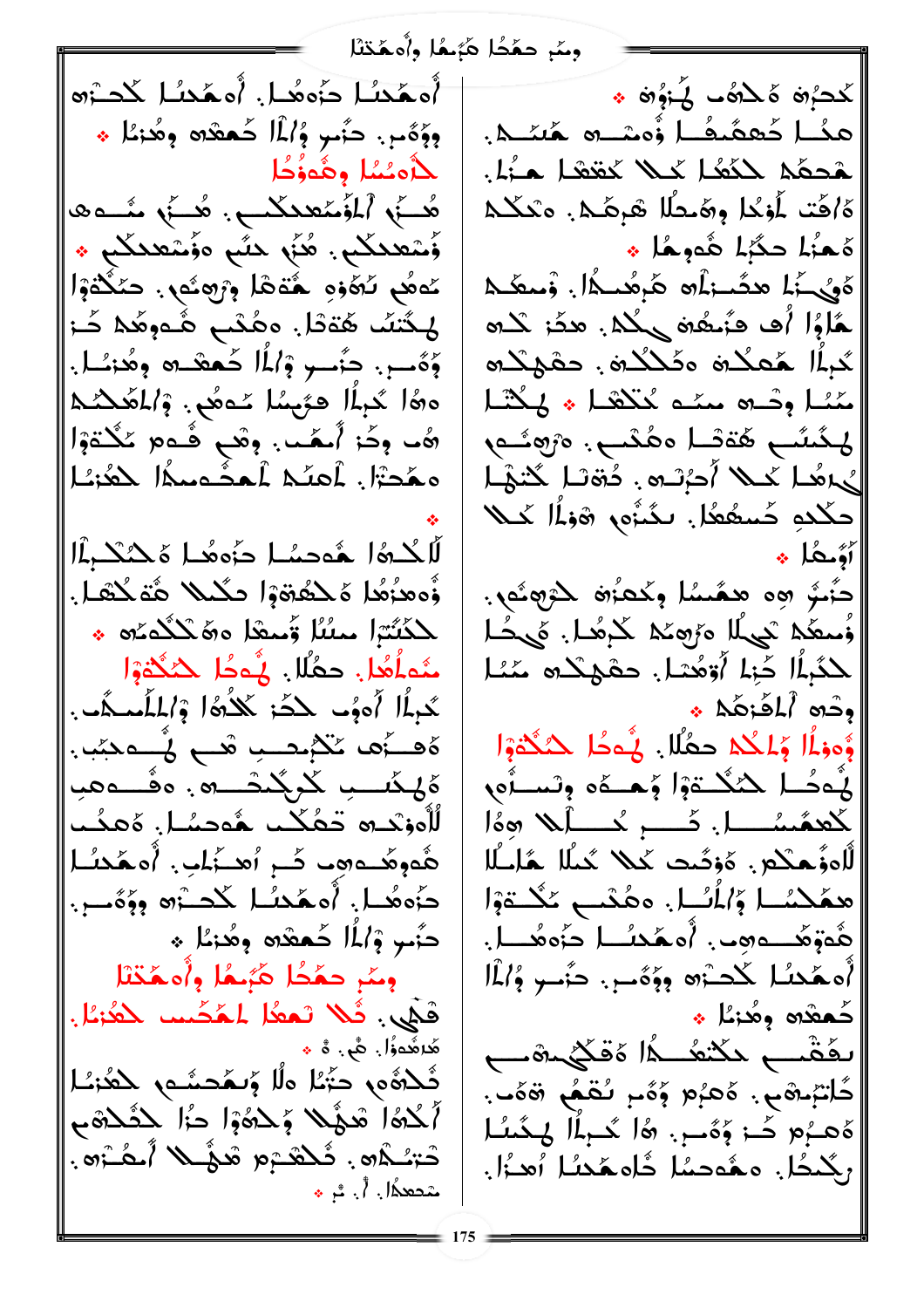ومَّم حمَّحُا هَبَمُّا وأُهمَّتَنَا

مُنْدَقَلًا وَجْكُدُهُ أُسِرٍ وَةُلَا هُؤُلُّفَ لَكْمْشُوهُا وَحَزَّــدُّه وَفَكَّـلُّلَــدْ وَْوَا ەھْكا)ُھُ; خَاوْكْنُىݣَا )ُــر مَنْثَماْ مَوُوْر كَـــــلا قُتمْـــــل هُـتـمُلْـــل هَهـحُـــلاً لِيُحْــهِ دُه، وُكْسُـل هُتّـــب كَعُــل وَُحَدَّةٌ وَزُمَا هَٰذُهُ وَ هُوَ هُوَ مُحَمَّدَةٌ وَهُنَّىْ ۖ تمْــه». لِكْتْـا هَكْــهْوْا هكَــه أُه هَٰذئا. وهُـا وُ هِعَدے هُتْـا. لِمَكْعَد هُدَمْتُه دَنُاه حَنْثُدَوْا أُسِر وتعطفُء في ه أهُنو محتمُده . وهُ ه كَتُبٍ وْ/ 5ْݣْبِ تْعَدْهُـْمِ. دُاقْـا هُنْبٍ أُوهُدُا. قَوْلُ وَهُومِنَهُ وأكْدَهُا لَا حُهْكُ هَلَا هَدَحْهَا. وْلِي . بِمِـشْمَعْـ الله بِصَـدْهِ مِـدَّسَـدِهِ. إمتُرْا بِعَكْكُم أَحْدُه مِكْلًا ، وَكَمَلا رَوْمَ الْمُسْمَلاتُ أُومُ لِلْأَسْمَرَ وَأَهْلِ: هُدوْا إِنَّا كُلِّ أُحْبٍ. هُـٰٓ: وَلَـهُمَّنَا ەوأَوْكُل وَصَعُبِهِ هُكُم هُم مُكَتَّقَا مَعْثُمْ تَلَامُ الْمَكْرِهَ الْمُكْمَوْلِ. ِ<br>لاَممُل ٿُ. ڏُل <sup>ي</sup> هَذُلا ومْعِعْدًا وِحُكْمًا هُنَا ݣَلْمَالْمَ هُٮ ষةُمَّا أَكْهُا. هُنُّم وِلًا هُصْفَ لِهُ هُنُواْ احظَرِدةُهِ, هُزْنَدا. بِهَكُو هْمِ أُهوَمُـٰا وِأَوُمِثُـٰهِ أَا هِ مَعْـُـٰهِ لَا تَكْدِرُهُ) مَكْكُمْ تَعِبُّلْا وَجَيْحِيْهِ، ٱلمكَّده هُم فَائَمَا هُوحسًا وأَكْدَهُا ٱ كُرُه مُسْكُرِهِ مَكْرِهِ ﴾ [موسم: 1]. وَهُوَ مِنْ الْمُدْوَى وَسَلَّمَ مِنْ الْمُدْوَى مِنْ الْمُدْ • وەۋەكەھىشى ھەتكەن ھىگدىئ تْغُمْلًا فُنُوهُا حَثُمْ وُلِّقَتْ نُعْقَّبُهِ

تَعَيُّمَ "دُوْا وَدًى مَحْكَمًا حَمَلاً أَوْهَا ھُكُبِ ہِ اُهُـــز. فَكُلُّهُـبِ تَـٰزُّــٰكُمُّا هْدَهُكَكْنُـدًا هِلًا هُدَّهُكَكْنُـدًا هِلًا ۇنقتشىم بالمۇمىھىپ، ھڭسىيە لمعُزئِكِ حقَّــوهِم، هَجِيئَــوهِ دُوْهُكُما وِكْمُدْهُ مَلْتُهِ . مَكْمَشْمُدُ دىئىللە ەھزۇا \* سَّرَّبِ وَذَكَره حَمْدًا مَنْتُ وَتَعَمَّد لحَعُنُهُ أَكْتُوا. حَعَيْهُ تَعْمَدُت هُوصلُما وأَحْدهُا وَحَضَرِ أَتَبَوهُ ەَ مَسْتَةَ أَوْهَيْجُلُ: مَرْهُدَوا). مِنْ الْمَعْ |أس وهُىحُا كَــم هُـٰذَهـهَـا هجّةححْـا ەأەكتەۋە دانكىھەشەر. مەتقىل |ەَوْەَسْسُەلمەھْك مەڭگەنىلىك دۇۋسىدە أُوْكُمَا هَ فَيُواْ هَ تَسْبُلُا هُ ُاخْتُسْتُوَهِ. أَخْتَـا وَوَوْا وَفَاوَّكْشُوهِ وَحَدَّدَاً ەَدَىْنْىە. وِخُـەرْكُمُّا ھِـقُـە كْسُلَىھْم. سمرقتره وهفلم فينهم لمتفتده حَكْتَنُرْ - هُوَى مَعْ - هُوَى مَعْ - شَمْسَ - مَعْ - شَمَسْ - مِنْ مَسْرَة مِنْ مَسْرَة مِنْ مِنْ لحَعُنِنَا أَكْتَدَا مَحْهُلاً وِمَعَ هُوَوُسًا لمُحْرِهُ . إِمَّا أَنُّه حَامَلَهُمْ مَعْكُمُ ه مَ اللَّهِ عَمْلَهُ مِ أَمْسِرٍ فَي حَدَّثَتِهِ مِنْ عَلَيْهِ مِنْ مِنْ عَلَيْهِ مِنْ ∥مدهٔ لمصٌ \* ٱلْلا شَبِ ۚ شُلاةَ ٮ شَبْكُلُهِ ۚ وَ تَنْتُمُ ا فَنْسِم، ٱلمصنُّد حسوُّوذًا ٱلْحُسْوَا وأسكوهم مُكْلًا وهُدُا هَومُا وهَو كُوْمِـا هُـــو أُومِـُــا هُوْا ولَا فُــزَىــا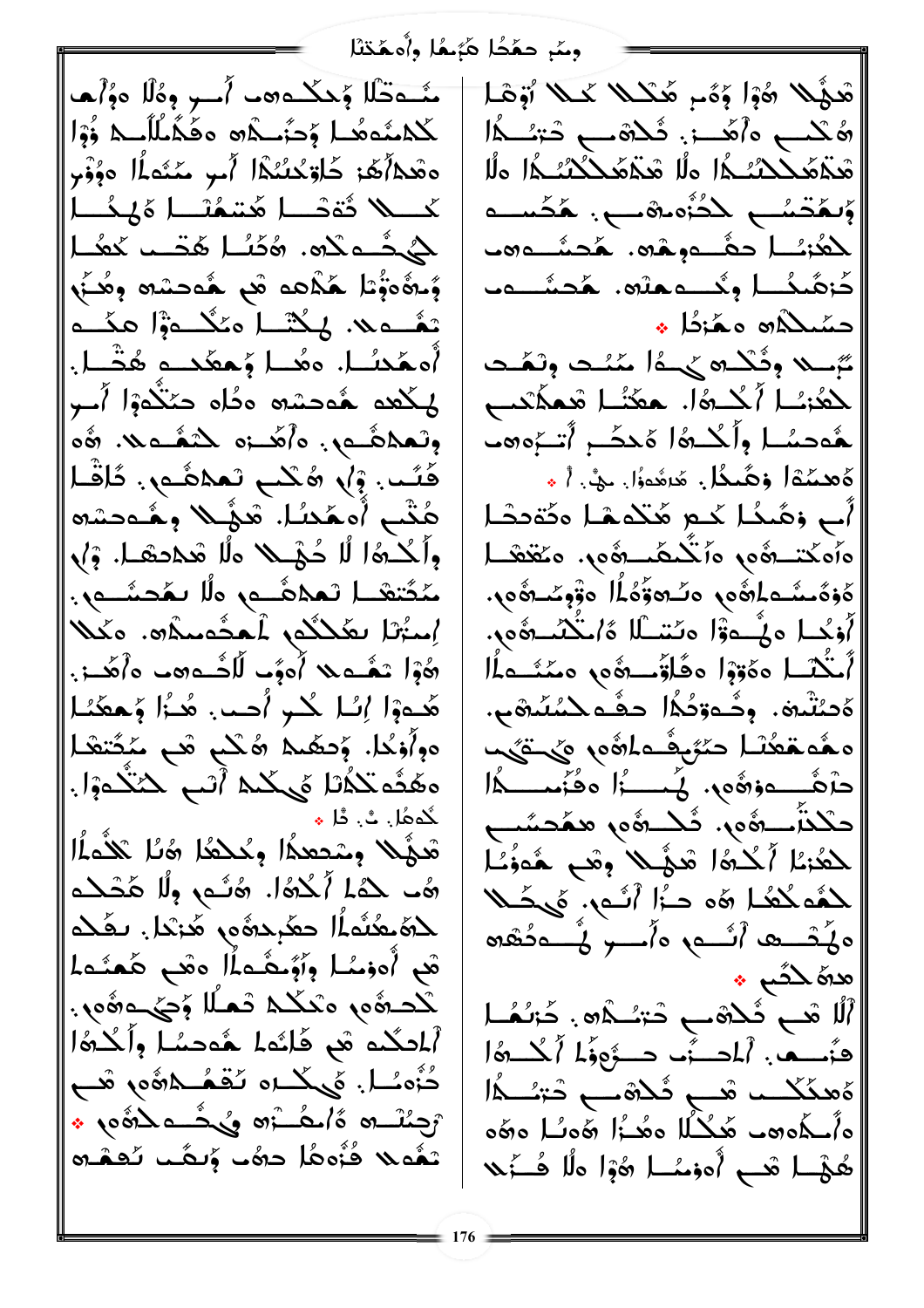ومّم حمّحُا هَبْمُا وأُهمّتِنَا

مَسْمَنُوبِ كَسَنُوْا دَامِنُوبِ. هُوْا هُبْئُداْ هُد مِنْكُدْهِكُمْ هِدَّزُّا أَحْمَده. أَلَّا هَٰكُفُـٰل هُنُوجُل عَصْمَـٰدَ أَهَٰذِ لِحَوْهِ. وَهُ مُعَ وَّزُا وهُ مِمْ ابْ وْ﴾ هُكُب تَعْدَهُوهِ. كُلُقَا تَعْتُبْ ەللاھىتُى. دەۋا رېْــەلَمَا ھېــُــلا آھىلَـا ھُوسُما. كَعُسَا مْدَفَكَسِي كَدْوْسِي. هْسِيُّهِ أَوْجِدِ حَيْفُوهِ جُرْمُنْتُهَا وەڤ كْكْسْلا ھَ حَسَّـــوْمِهْمْ لِلْكَسْمِرْ مَنْ مِنْ وَلِحَقَّحَـــــــه مَسْعَعَــــــه ، أَهَـــــــزه . كُـ2هكُـلا هـزُوًّا أَسلَموهـ وَأَتْهـ أَنَّـــم، هُكَنُـــا هُــــوحـتمو وأَلَحْـــهُا حثُلُغْتِرِم أَحدُّده لِمُحَا. هُم وِقُالِعا لأوسعُا هَبِ خُـوصْهِ ۚ وَأَكْـِهَا مْحَمَّمْتُد. تَعْدَد دُمَّا كَلا كَعُل وِلًا هَٰتُـلا هُـودُهُنْه ه}هُز. سأسلُّه َكْتَنْنْا ۞ْكُم هُقُتْ;ا. لَا £ْقُـەھ دَّاهُا حُلا دَاْهُا وِلًا ـاْعِکْلُوْب \* هُكْبُا مِنَّع وأَنكُب حَثَّةِا هِمَّتْنَا ەمَكَوْسَا. وْلِ تَسْــْلْ حَصُّـٰٓا صُّــَّا. هُدهَنَبِ كَــْهِ. هُ/مُكْسًا وِلَا هُــاوْٓا فُهمَّنَـــ أَوَّا أَكْــــهُ هُوصُـــا لَكْمِعْدَهُ يَكْمَٰ; هَسُلاً قَتْبٌ؛ لِكَهُنَّـهِ وكْتُنْ هُدْوِهُدەت دەشْر ولَّا فُبْكُمْ لِمَدُّدِمِنْدُهِ وَيُمْكِنُمْ لِمُوَيُّدُهُ مِنْدِمِنْدِ حُدهُا وَ) وَوَّوَا لِهِ وَهُ وَ أَه كَانُهُا لَا غُنُده حَكَيْ ذَا وُّوسْه وأكثران ةهبؤه كمحلأا إسأكا ٱلمَلمُد: حَمُّوصْنَه وِهُزْدًا. أَسْمْ ضُر منْتِ كَمَنْتُ الْكُمْ . مَا مَكْتُ لَكُمْ مَكْتُ هُومِمْٓا أُوزُهكُمْ. هُمْكُمْ كَعْكُمْ ادًائا لحُبًا وْاهَدْ. وْتْت كْتْلَا كْتْلَالْ هُحعَكُمُدُّے الْمَسْمَلَا عَسَمُوا مَنْسَمِ هَٰٓدُهُتُـا وٖۡىحُنُـٰه آَٰا ٰ اُۤیۡ؎ اُوتُـُـدُّہ} . وَّەن بِكُت خَاءْ رُهِنُه كَوْمَ حَاءَ أُوزُهكُمْ. 1⁄8 هُكْتُحَبّ أَلَمَّا ۚ كَلْحَبّ. أَوُّىعُل وقُنُوهُل وهُدَّىدُل وُوْثَىت كَمْلا معكُزُا مكلا كَملًا جُز ٱلْمُلْ. رَدَّيَا. بُّ. هْمِ فُوهُا وَٰهُكُنَّا هُوٖىُثُوتَفَعْدَا ۖ اُهنَـٰهَ **أَلْحَدُدْدِيدَ الْجَرْءِ** . هُدَهُدَوُّلَ الله عَلَيْهِ وَ شُكْمِ لَا حِكَدَ كَلَدَّتَهَاهِ وِوَّەَتَّ ەقىم ئىمىئىخەم ولمْنْسَارۇ آلمىمكىلەر. ەھْم كْتْبُوەم لمۇتْرَا لَا أَهِكُكُمْ. ەُىكَىدە ھُم مُقتَسَمُه وِهُزْمًا ەَدْھُە وتعددُه كَدِكْتًا هُم لِمُحْدَمِيكُه. حَسَنُور أَحْشَيْدِمِيهُ وَأَجْلَاهُمْ اللَّهُ وَلَا وِٱلْمَحِيَّكِ. ۞ هُڪَرَا وَصَّيْعًا حَكَم وتصِحْـــم حكْـمصْــمىكْت مْلَا لِمِحْتَـا مَتْكُورًا حثَّى أَحفُ أَلْفُ الْمَحْد أهدُ ومذَه. ضَنُمْ كَعُمْا. لمْوَج حُومِكُوْ الْمُعَامِنَ الْمُعَامِنِينَ وَالْمُسْتَوَاءِ وَالْمُسَامِنَةِ وَالْمُسَامِنَةِ وَالْمُسَا سُبِئاً كَلْمَ سَعْدَتْ كَتَفْ تَمْتَوَكَّب أَنْتُكُسَلَ ەقئېسُلگىك ھىلاھىسى ئىشسىمىلا هُحِفَتُكِ أُهِ هَٰتِنْنَا أَاتَكِعِبُهِ هِ أَهْتِنِهِ . أُوهَكْنَا كُحِبْرَه وِوَوْسِ حُزْمِرٍ وَّهُ ا أَوْلَمَا كَعْقَدِهِ وِهُنَا كَلَكَةٍ. يَحِكُم إِسْتَمَاءِ. وَوَا حَمْعًا وَحُصَدًا وَهَّتَنَ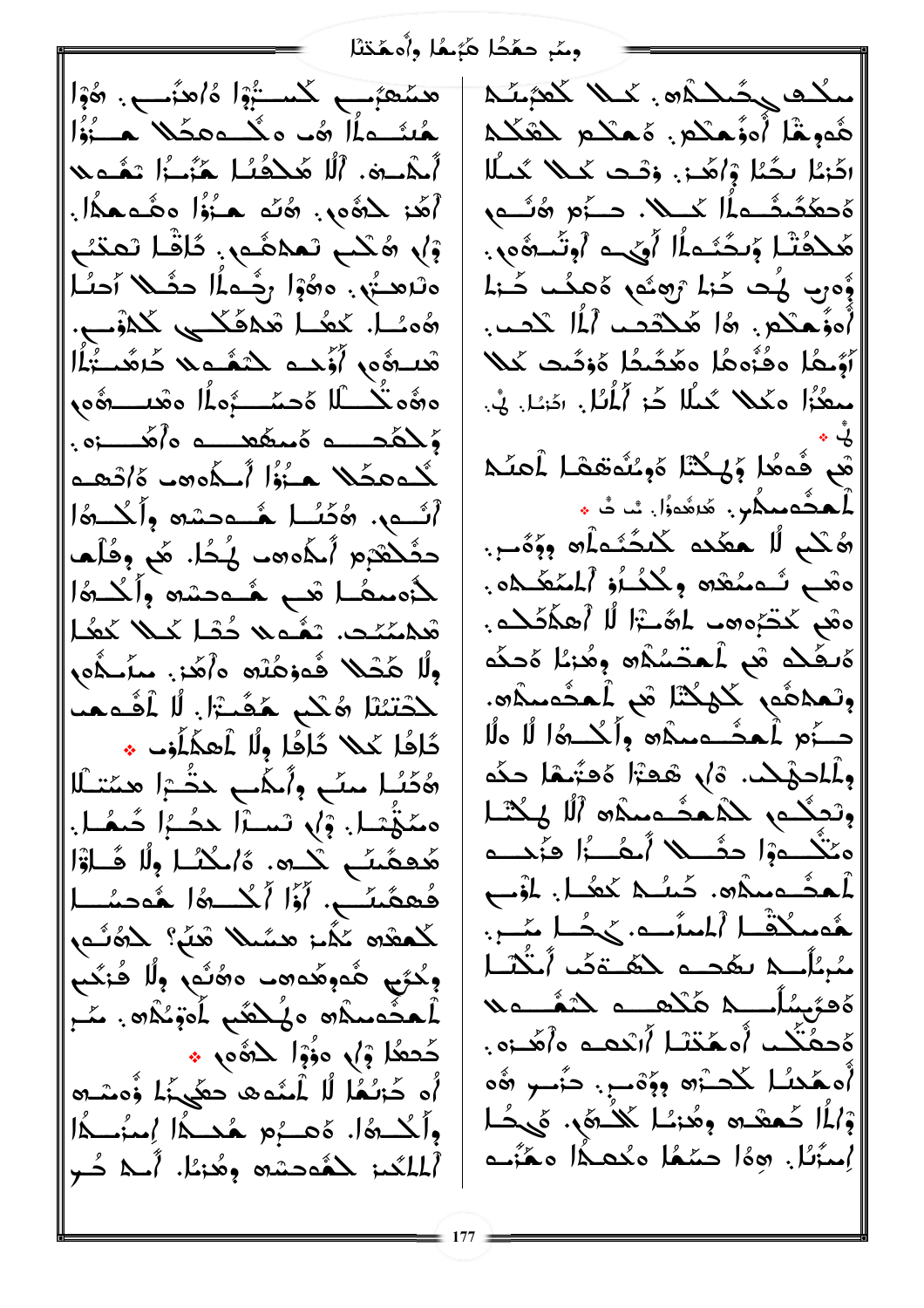ومّم حمّحُا هُبْمُا وأُهمّتِنَا

كُتْتُبِّب. أَوْهَا وِتَعْقَبُكُمْ لَكُتَّبِئًا وَلَا سُمَّا صَمَّا كَــدَ الْمَتَّى كَــدَ الْمَـدَ كَعْعْدَا. حَكْدًا ەكْتْفَـمُلًا ەكْتْدُمْ-ب ثارُكِ وِهُوصِمًا وأَلْحُدًا. وثُكُم كُنْع مِتَّةُوا تَأْهُدِ: حَنُّبِ هُو وَٱلْمَا كَعِعْدِهِ وِهُ;ئَـا ۚ كَلَّـٰهَى ۚ أُوهَٰدَنَٰا ۖ خَعَةُوهَـا. هُحطَّـةَكَ أَسْـدًا وِقَدْمَدْتُ هُ مَكْسَلًا أُوْكُنُنَا تَهْكُم حَهَّرَهْـا وَلَا نُحْوَّى كُحثُــْرا وأوُعفُــماُا. ەَحىفَـــلا ھَەتْــا ووْقْسْلَا. تَحْسَلَا حْتَوْقْتَى وَوْحَنَتَى لِلْمُلًا. ةَسْلُفْ هُوَيُّوا هُرَاتَا وَهِءُمْ حُماً لِي رَحْمَةِ الْكُتَبِ وَسَالَمَا تَعْسَمُ ەتكلئىس كَــى. ەلَّا تَـهْـدَا ـلَــەُوْلِ. هَــم كَــهــزًا حَرِّهُــا لَّاوَحُـحَهُــز حمّزمُــا أَلَّكُوهم كَاوُا وِقْرِيبًا. هُنْ فَرِيمًا هَّنُواْ أَمِلُهِ ٥٥ تَهُدِيهِ أَهْدِهِ مِنْدَا وأَلكهُ!. فَرِبُمَا هُو هَرِهُنَا مِدْهَٰتُ هِهُا لِحَقْمِيمَ سَنِيلًا مِعْنُسْزًا. أَسو وحُوهُنَا أَلَمَّا أَلَمَّا أَحْدَثَتَ حَدَّـذَهُو أَوْحِكُمْ سَمْعَتْهِمْ وَأَمْسَلُوهِ وَالْوَٱلْمَ وهُووُكُمْ وِكُمْلاً يُرْجُمُ كُمُرًا ٱلْمُوكَّسَ ەُھەُا كُمْ فْمِهْا أَهُمْلَا \* هُتِمِب فَسِيلًا مَنْسِمٍ قَعَلَى لَمْلَهُمْسَتِ ەتمــكەگ دەممىــا ھُنــا ھُئِـمْــا ەَھكَكْسًا. ٱوْمَا وِتْلَقَّـه لاَ لِكَتْمَـرْو ەتمىدا كىرتىدە ۆجەھ وإنىغىل ەھّى وِلَا أَحْسِلا مِلَّا هُــدًا. كَسِيم كَسْمِهِ كُهشُــه مُعْم مُنْتُـــا. شَــه مُنْ فَي تُلب و حْرِمًا هَرُحِكًا لْمِعْجِ جَرْحِبًا حَتَّرِ

بِمَعِيدًا. مَدَّـب هَ/هُوا لَحَقَّ: أ ەْبِدَٰءُ مِفَعَنِ وَثَلا تَعْمَٰلَ لِمَّجَّـب لِكْتَنْ. 2ْكَنْا أَبِيا أُو كَرْتُ**م**َا. كُو دفَّەهُا كَحْشَەو لمكْحْمَد حْهُزْسًا ٱلْل حِعْدَهُ! وَحُدَحُهُ! وَحَبْدَتُنَا. قَدْئُكُمْ الْمُحْمَدُ وكُلُّ وَهِقَيْمٍ هُوَ مِنْهُمْ وَيَقْمَلُوا فِي الْجُكْمَ دْهِ أَكْلَهُا. أَسِ وْاهُمْ أَحْدَا. كَعُدا هُنُـا حَفَّـهِ هُو هُجِعْهِـةُ أَنْ هُزُمِـد كُت، كَثَنَه وْبِ وَمُنْتَ قْسَبَ. أَأَهْدُا. دُبي. شَيْءَ ەھكىسا قەكمەھ أەد. ەھلكە تُهمنُــم، حمَّاهُـــموَّا هَحمَّـمَــمُـــمُّا وَحَاهُدَتُهَٰاْ وِؤُومُنَا ۞هَــِدُومِ ٱهْتُبِ حَنَّكُمُ اصُّع لِمَعُزْمًا . وۡافَعُثَا . هُ . تُرِ م قَبِ لَمَاٰوَّں كَدًا مِعَكَــلا فُومُــا. مُكلِّفٍ. ئُصْ. كُمْ \* ەڭلاشىزە وڭتۇملى اۋى وتىدەۋا لِلْمُعشُوسِكَا وِأَحْدَثَا. } أَصَحْبُوْهِ شَكْلًا ثَارٍ هُدُّمٍ أَسَدُّهِ ثَارٍ شَدِّم حُدَّ ہے اُسٹنگُوں کُلاَقْسِ ٓءِمِ<br>لگاہشُہ ممال واُلمُسٹاہ ( ہوَ سگُوں لُكْكَرُمِي. / وِهُوَقِّىلاً مَا. ق. لَا ج ەڤَـەكْسُمُ نَـەەْا لَّاحْـُ َٔا وِاَْكْـەْا. هُكُنُا نُنهُوَ نُهِ هُوَدٌه حَجْمَ حَنْنُهُا رمشَعفة لَكُنُّ رمكْ بِكُتْ رەلْسَاءِ لَّادُدْنُوم وِحُمْعَكُمْلْ. مَٰذَابَ شَيْءٌ \* دەُوْا ھَمكَكُب أَكُل. وِقَاوْا هَيُسْال أَمْلَاهِ بِ شَمَنُ بِ مِنْ مِنْ مِنْ الْمَسْمَلَ أَمكُنا وِلَا تَجْبَعَتِ حَمْدَه وأَحْدَهُ!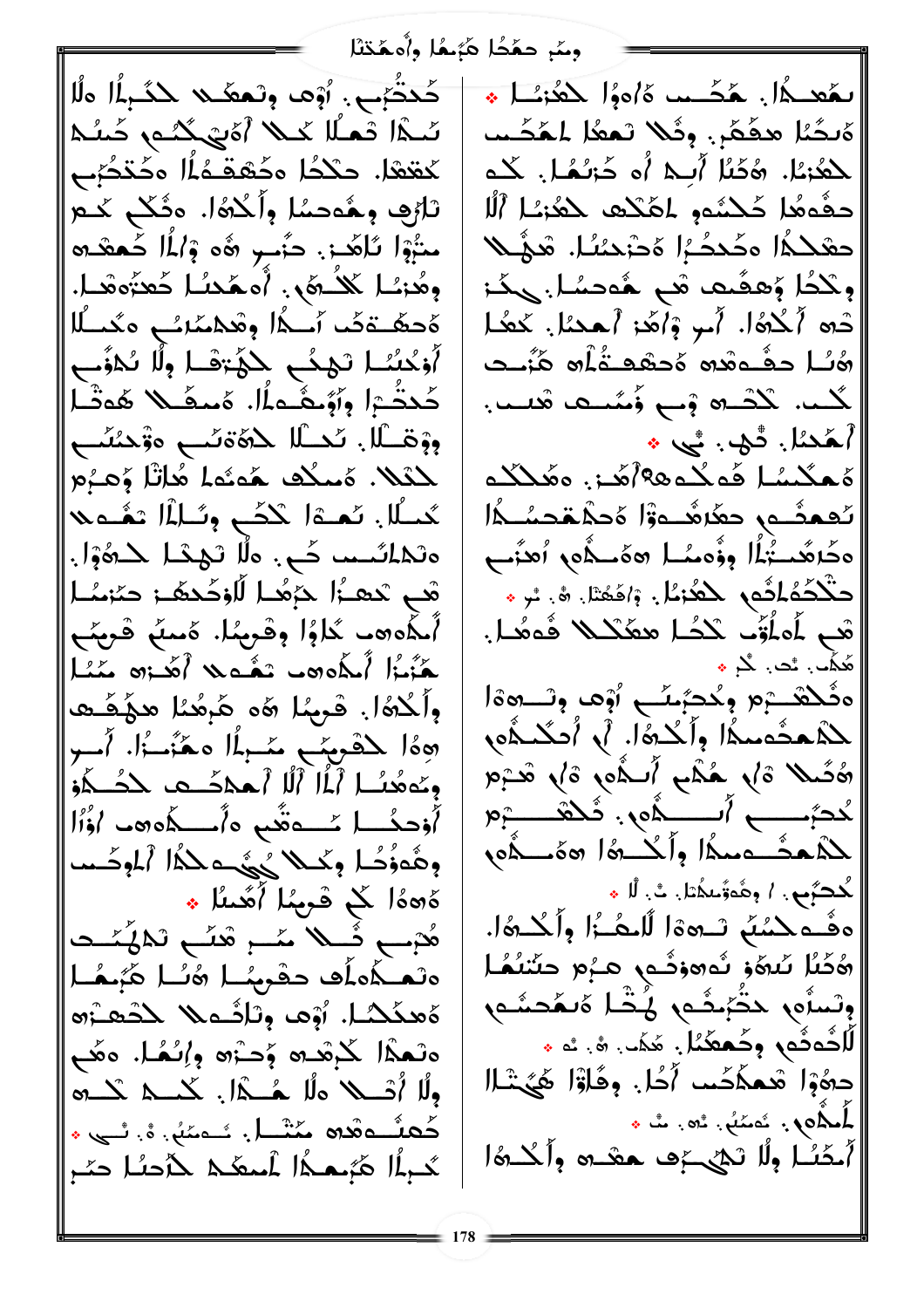ومّم حمّحُا هُبْمُا وأُهمّتِنَا

هَقَيْفَيْغَ وَيَحْقِلْ لَمْ هُزْئَا هُمِ هُوْا مَّــ;اًا. حجَّمثَــهأه هَجَّمعَـــه لَّعْدَا ﴾ وأَسِ نَرَّجُّهُا هُنَّكُمَّا نَـْهَءَا حكَّاهُه هُمْبُهُمُا وَتَحْدِ كُلِّ هُلِّ هَٰۥَٮۡ ۚ وَمِعۡہِمَـٰ ٖ كَمِعۡـُـٰ هُہُـمَٰـٰ۔ كِمْ وَمُعَكِّدُهَا وَلَإِكْتَدَهَا وَوَوْقَعَدَه هُبُما. أَهُم \* وەّىترە ۆيلاھگائا فَنِّي. ٱلْمُلْكُنزِه هُضُلًا وِلَا خُرِكَتِيْهُمْ كُنُوهُا 60 ولًا كَمُحَمَّاً. مَمَّد قُونَي أَحَنُا وِتَحَدُّونَ لَاتَعُنَا وَتَعَوُّدَتِ لْمَعْدَاسًا. هَدَخَمْسًا سَوْعِلًا وَحِـدًا. هَـــدًا مَـُـــمحدًا حزُهُــا هَـــم كَتتَــا هَدُلًا مُعَمُّثًا هَوْسًا وِهُمَّے هُے لمشوش لمتمصرهم فالكرز فكمحموش بَنْهِم رَوْسَهُ أَمْدَعْمَهُ بَنْهِمْ ﴾ هِوَٰا كُتِنْسَا مِمْسَلُو حَرْمَقْنَـٰهُا وِكْسَلَا هِهَْسِـدًا هِمْــمِ كِحُــا إِسْتَنْـا سُــأَةِ حكَتِفُدُا هَحعَّتَعُـْلَاا وِلًا تَاكَـرٍ مَّـثِرِمٍ. أَحْنُـا وِمَــزُه أَا لَم هُـمَـــ لَاحــُلا. دەكئا مىلى وەخ ھېرى كېدا هُبُعِدًا هُٰٓ;ا کُمْ حَدٌّ بِّهِ أَا. مَوْجَعًا وَهفَسِـدًا وَرَتُهْبًا مِدْئِـدٍ كَلاهَابُــا وللكنرض متحاكم أستنكره لنستمع هُدتَبُسْا وُسهُماً ٱلمَّتَىِـدْ. ەٱسىر وكَعْزُوا ۖ لِكَعَائِلَ وَهُوَ وَعُبُلٍ وَهَدَهُ تَعْتَبَا هَّزْمِيَّا أَمِكُوهِم رَبَّكُمْوهِ وَهِمَّسُل مِنْعْمٍ فَزْوَهُمْا. وَنُعِعُلِ هَٰبُنَا هُجَزَا هَّنُنُّا هَٰذَا كُمَّا وْلَى لُهُّتَى حُثَّ شَكْشَى

فُوهزُنْيه. وَه دُرْيُهُا وِهُدِهُمْ أَصَلًا. هِمَّتُت أَوَضُمْ حَقَلَهُ! أَفْ سَرَا آَبُ. ەَحەەُنَـا مُـَـاوُا. ھَە وِلَا ھُـعَــكَاهدَكَ انٌددُنُا أَلَّكُوهِ \* مَكْتكَب حدَّادُا وأُه هَذَنا مدُا اكَبِ كَمِلًا تَعْدِيهَا لِأُوزُهِكُمْ. أَلَّا تَعْمُلُ أَهُمبُلَيْكُمْ حُسَالًا لِلْمُؤَجَّسُكُمْ. فَكُنْتِي تَكْلِيَبُ وَتَشْبَعَكُمْ لَأُوَوُّهَكُمْ يَوْ معْمَلْقَا تَسْمَهْ الْكَمِكْتَا وُهَكُــه أُهِ هُنَّتْلَا. وَقَرِيبٌ أَسْلَاهِ مِنْ مَعْسُلًا وَحَرِجَيشَـهِ أَرْهِ وَمَنْ وَلَا إِنَّــهِ نَــْ169 تُددُسُا هُبِ هُسُا فَرِجُسا هُرُسُا. ثَلاةُه حنّت مُعْزُّسًلا شَعْدُه!قُب ههُه كُلِّغْ: فَرِبُما. هِهُكُمُّا حَنَّتْ كَرِلًّا ِ لْا بِفُوهُو لِلْمَوْسُولِ مِنْ الْمُولُو الْمُولَى الْمُولَى الْمُولَى الْمُولَى الْمُولَى الْمُولَ وقَوِيمًا. قَوِيمًا كَذُلِّكُمْ هَٰذَاتَكَ 10% كُمِينَ الْمُؤْسَنُولَ وَهُومِنَا مُنْسِرِيًا ِ الْأَمَانُ مَعْ الْمَعْمَلُ الْأَسْتَ مَعْ الْمَعْ *وَقْعَةَ الْأَوْمَنْتُ* هَدَاكَــلا. مَدْيُــلا هُنَــاً هُو كَذَّمَـطُـا كَوْلًا ةَالْمُنْعُف. هَ هُه وْارْلِيْكْ شْ فُــــــومَـُو كَـــــــرِـدًا أَوْهــ وتَـمَلَكُــــــــز ەتعكەلُّ كە قُزْهُا وِكْبِلًا أَهُى. تَعِيثُمِ الْإِلَى مُعْصَبِ كَفَسِهِ مَكْفَسِهِ لْبِعِيكُمُحْمَدٍ ، وَوْهُءَهُدًا. مِنْهِ، يَّالِ م ثمرًا هُنَّ مُدَهُنًّا وقَعَنْا هُوهُمْتَهَا وتهكّب حقّمتُك أحدّ ەُومُتُوتقىشل. ەنكىككى و ھُەجسُل ةُاعِقُوًّا وِقُوْدَهُمْ وِلَمْلَا وِلًا ءَدِكُمْ قَاوَّا \* lAJON Lóon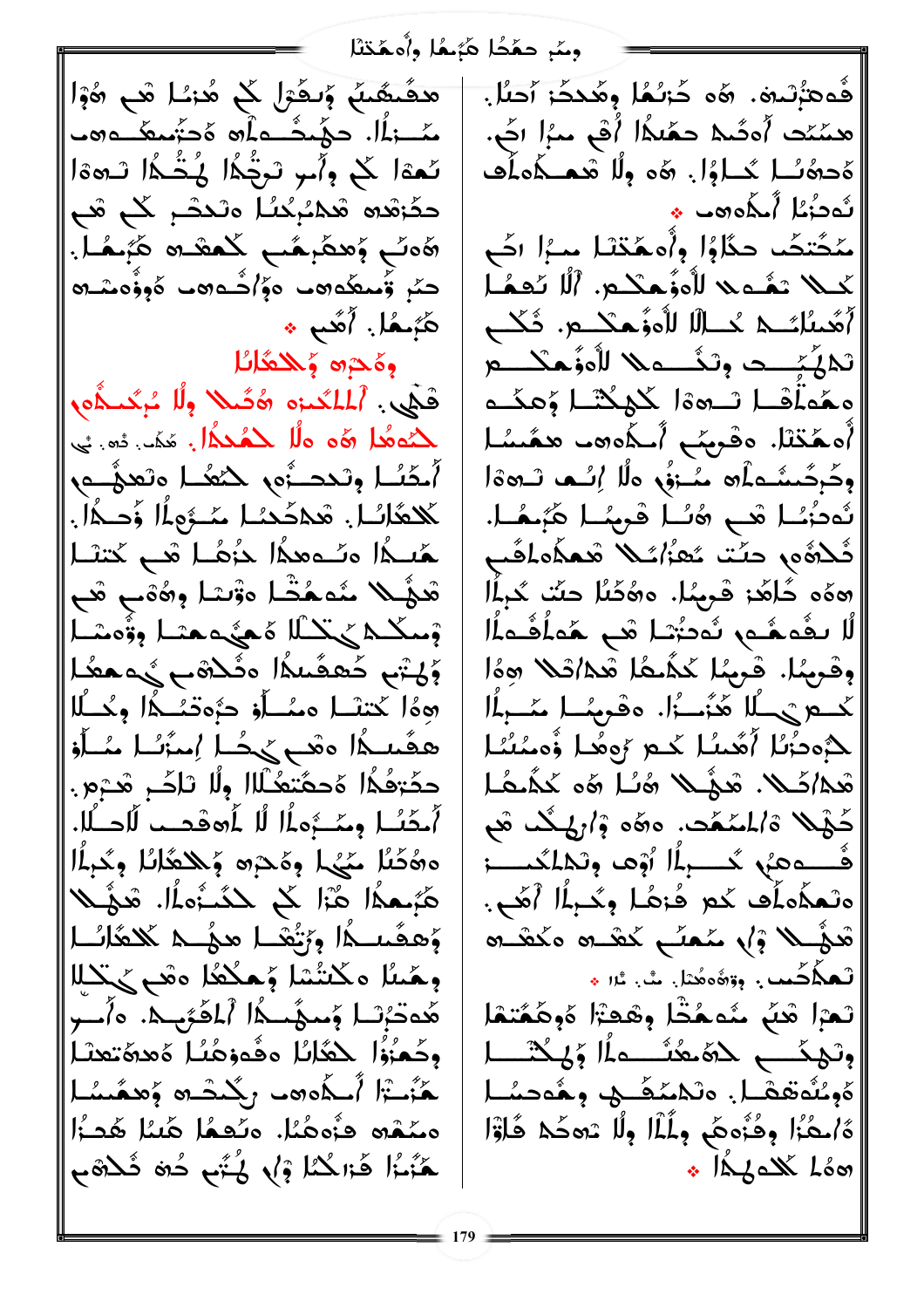ومّم حمّحُا هُبْمُا وأُهمّتْنَا

لِمَعْشَمِلَا مِكْعَنِكُوْمِلَا أَيَكْتُ مِنْ مَكْتَعُــدًا مكْعَفَاؤَتَّةَبِ وِنُعَنَّى حِنُّوووُا وِرَهُ حَفْيُهِ أَلَّا هَجَدُّمْ! وَنُقَضَّبَ وْمِ هُـمسُا مُكْسُرًا كَـعَـْهُم أُسو أَسُـا هَٰٰہُکۡدُنُـٰا وِهۡـ مَحْمَدُومُ۪کَا مَّصْـٰلًا لأوحكا وهمكنا مأا ونووؤا ولا وُكْتَبْ، هَجْتَهُتْ وِمُكَانُتُنَا أَنْعَكُمْمَتْ: همّةاً. وِلَا مَّبِحُل هَلِلَّكُمْ وَمَكْلًا. هَوَْـــلا وِحَمقُــا مِـمُحــدًا حقب ملَّا مُبِيكُبٍ. هُ/َ هَـَــدُّا أَيْدَ ــِ ثَهْ هُبَ وِثَلا َهُم وَ كُبرٍ هُم أَبِكلُك لَا هجَـٰٓءَت هْمِ سَهّْبُدًا هُـدَوِّىْد. وأَلَّا وَحَدْثَهُـِـرَه وكُكْسًا. وهُا مُكْشَلُ أَيْلَ. فُوصَبِهِ الأُدزند للمُدهوم حُرجُــع لمُدبُرُسُــا وَحنَّنتُمَا محَمَحكُم مَنْدًا مْعِ ٱلْحُرَّا حِيحًا مَيْنِ ٱلْمُلَّەتِ كَمِلا حَجَّتَبُهُاهُو وهَّوْجِدِ الْمُخْتَمِلُّا هُنُوْجِرُلًا وْالْمَلْكُمْبُوهِ كْلا فُوهُنُا وِمُتُنَاهُو كَلْنُصُواْ هَجعَهُ وِمُنْــــماُل مَجمَّمَا فَـــماُل اوْآل هَّزْمَهْلْ. هَيجًا إِسْزَيْلْ. فُعِيهِ كَلاهُؤُا معَّنُو حُكْمٍ آمِكُمْ هُمٍ مَحَتَّمِيڤُورٍ. دَٰ;هِ لَا شَدَّمْتُود حَدَّى. أَمر شَكَّهَ بِحۡنَا. وٖہُہۡیٖ اُس لِمَقۡنَاا شَکَےٖ ہاُسو أُهوَهَٰدِهُا وَحَـفُـعتَىٰهُا ثَـكُـ﴿ أَوَّــقُــمَـٰلَ سُلمُوْٗ أُسِي بِيُّوْسَا. ۞ صَبِ كَحْكُمُّاْ هُكِنُكُمْ سَؤُقُوبٌ لِمُحَمَّلَ قُبِ ۚ ۚ \* ەْھكْسْلا أْهَدْ. ۋىيىلىدا ھْب ۆھىدا لِمَعْفَلا دُاتِّرُهِ وَأَكْتُوا مَنْدَا.

وُّوسْهِ مِكْتَحْفُ لَا وَهُبِيقُ وَلَا لَٰا ھْدۇجۇڭل دەھىلە كېئىسل آسىر هُـــدُلُّا وُحمَّــ : حذَّه تُـــدُّا وِنُقَحَّــب **ێڡڡٞٳۊؙۭ؞ۿؠ** أَلَدُّهِ ۚ وَمِ ثَلا مَرْ شَلْتُم تَعَقُمَلا للقزئــدتم نَهُنُزُنَـــد دتعــدَه أَف دەُنا مَىْل. ەھْنْا كْم حْكْتُوماْ ەڭسفَىۋەلُا ھُىُا ئىھىمَا. ھَۇْلا وَلِكُما مَمْ أَسو لِمَشْرُه هِ عَلَيْلًا فُزْهِكُمْ أَهْلِمَا وُٱلْمَا حَقَّوْصُلًا كُلْعَ | هُلَاتُه هـ \* هُـــــــــالُّا وَحمَّـــــز حدُّه تُـــــدُّا. هُ/ف وْالْمَلْكَمِسْزَةَ وِلَّا مُرِكَمِسْلَاةٍ لِكُمْقَوْسَاتِ هَ لِلْمُحِدًا هَٰدَهَ ۚ لِأَشَكِّلِ ۚ هُنَى تَمُّدِيَهِ أَحْنُـا وِنَهُــز حَذُبُـره مْــح أَحَزْنْـا همّىتْكْفَا مَمَّە ۖ كَعْكَلًا وَحِذَّة كُكُلًا أَمِكْنُا وِثَكْلُّفَ نَـْ169 كُنْزَ كَاللَّاسَرَ شَيْ وَّهِنَّــهِ أَا إِنْـهُـــدًا. ۞ وَاهَـــز. وِلَا مُبْكَنِكُمْ بِكُلُوا الْمَ الْمَحْكَمِ أَهْتَنَاتُكَمْ لَهُمْ الْمَسْتَمْتَ |مُعمَى حدَّكَى ﴾ وَهَـــه حَقَّــْـماُ حَقَــه أَمَّا مكرمُّتتْكِ وِتَعِيُّدِ حَقْمَكُما حِسَّرُه أَلَّ. مَحَمَّـــهُ وَأَحْـــهُ الحَمَّـــرِ وَّىكَفَۃ حَبْعَدَا مَى كَىتَنَبُّهَى مَأْمَتَ لًا هُعنْكُمْ حَكْمُهُمْ مُنْعُمَّا هَتْعَنُّوَنُـا. حكَكْمًا مَمَّــَفَ حَكِّمَـكُــهِ لَه وَّحــكَا وكملا كبراًا ورضَّفَ ها كَعدَّة تعلَما كَحِدُّة كُـــدًا هُنْــــع وُاف نُنْجَـــتِّب